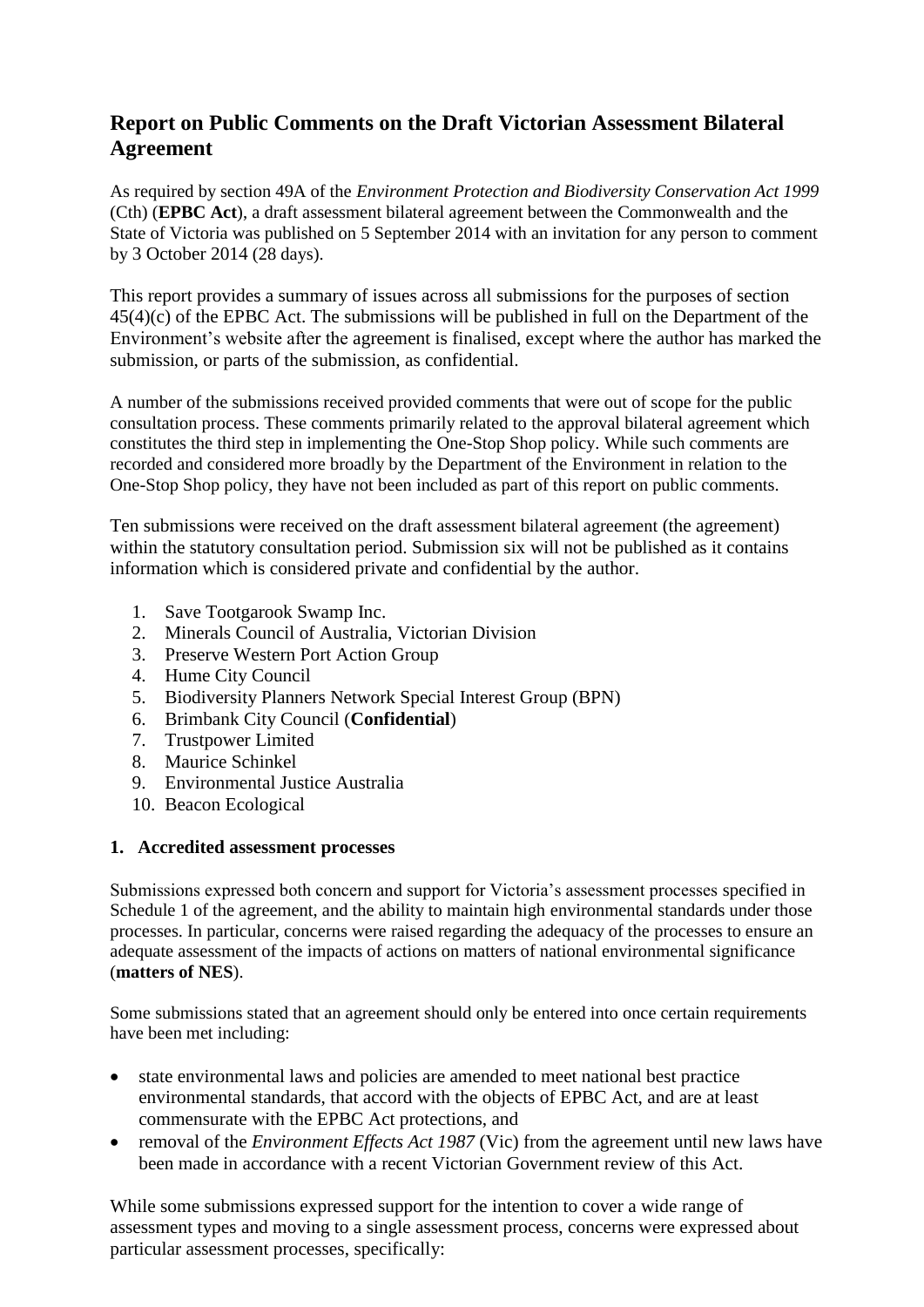- that the assessment processes under Victorian legislation were unnecessarily long and onerous when compared with the processes of other states or the processes set out under the EPBC Act, and
- that the comprehensive impact statement (CIS) process under the *Major Transport Projects Facilitation Act 2009* (Vic) should not be accredited due to the hypothetical nature of the assessment, which can result in a project being approved that may or may not have the impacts that were assessed, and may not stay within the footprint proposed. The East-West link freeway development was used as example of a flawed assessment process.

It was also stated that Victoria should agree to 'not act inconsistently with' relevant policies, rather than the requirement to take such policies into account, to ensure that assessments meet the requirements of the EPBC Act. Further, it was stated that the Commonwealth should agree on the method of assessment undertaken by Victoria for each proposed action under the agreement.

Some submissions stated that there should be commitments in the agreement that, when seeking to align Commonwealth and state conditions as per clause 8.1, avoiding and minimising impacts will remain the primary objective, and the ability to impose conditions necessary to meet the objectives of the EPBC Act and protect matters of NES should be retained.

There was also concern about potential for state assessments to be delegated to local government, and that there should be assurances and processes in place in the agreement to ensure adequate consultation with local government and the private sector on a range of factors, including the development of relevant plans and policies.

## **Government response**

The agreement would accredit Victorian environmental assessment processes where those processes meet the requirements of the EPBC Act and Regulations. The agreement also provides for close cooperation between the parties to ensure environmental standards are being maintained.

Further, clause 9 of the agreement provides that the parties agree to take steps to improve the efficiency and effectiveness of their own administrative processes to the greatest extent possible, including by providing industry data from environmental impact statements to the public.

In relation to conditions of approval, clause 6.4 and 8 outline the objective to impose a single set of outcome focussed conditions and to avoid, to the greatest extent possible, the need for additional conditions imposed by the Commonwealth Environment Minister in approving an action. This does not limit the Minister from setting additional conditions of approval, should he consider it appropriate to do so.

In relation to Victoria's cooperation with, and the potential for delegation to local government, the assessment bilateral agreement with Victoria accredits processes set out in or under Victorian legislation. Any substantial changes to these processes will require amendments to the agreement, and subsequent public comment.

The agreement provides robust obligations for Victoria to undertake an assessment of all relevant impacts of proposed actions to which the agreement applies. Under section 132 the EPBC Act, the Environment Minister may also request further information if the Minister believes that he or she does not have enough information to make an informed decision on whether or not to approve the action.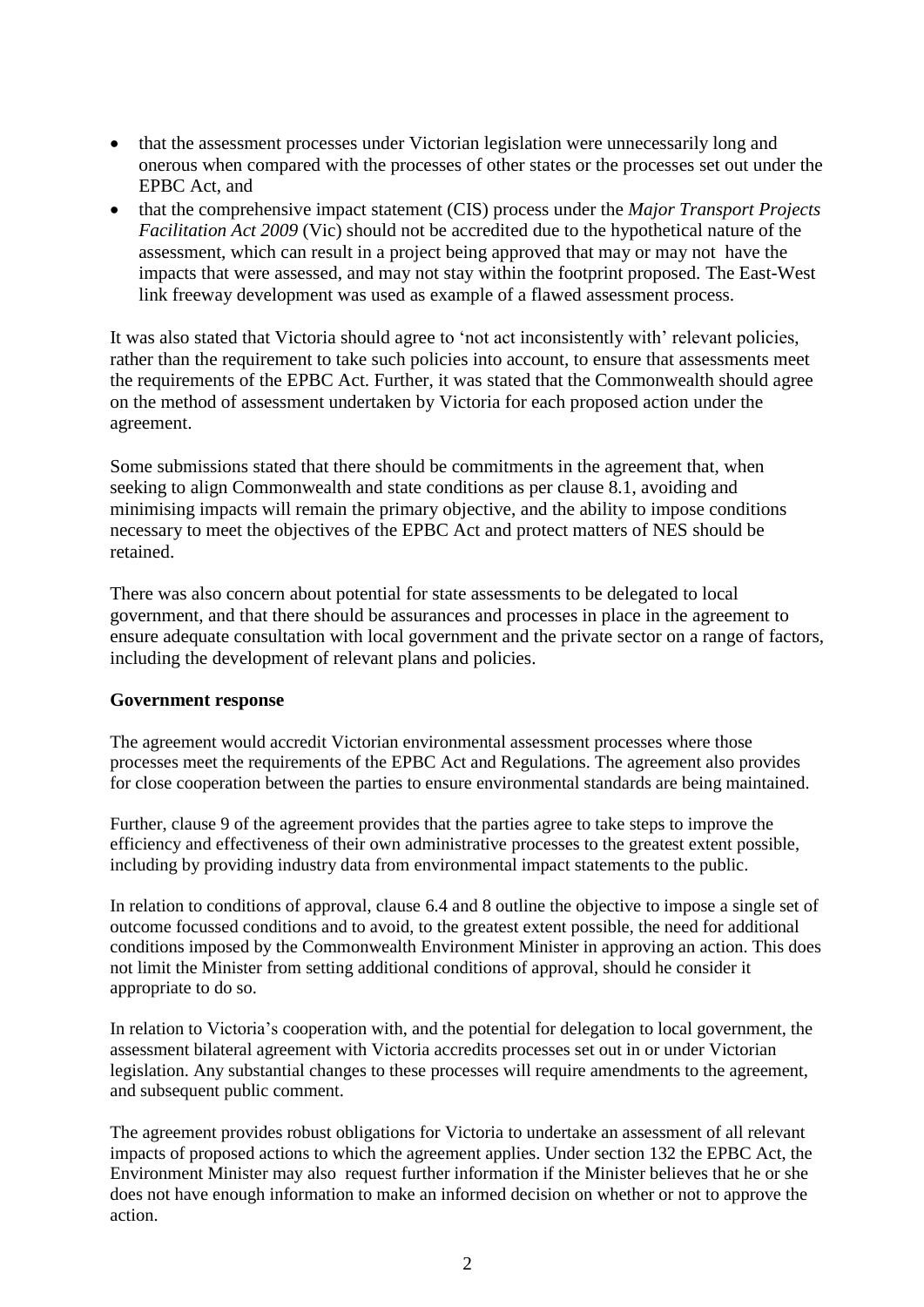Should the Commonwealth Environment Minister not be satisfied that the agreement is being complied with, or that assessment processes accredited under the agreement do not give effect to the agreement in a way which accords with the objects of the EPBC Act and Australia's international obligations, sections 57-64 of the Act provide a mechanism by which the agreement can be cancelled or suspended. Section 65 of the EPBC Act also requires a review of a bilateral agreement at least once every five years while the agreement is in effect.

## **2. National consistency and role of the Commonwealth**

Some submissions stated that the separate Commonwealth and Victorian assessment processes provided important checks and balances.

Some submissions stated that it would be more logical for the State to hand powers to the Commonwealth to avoid conflicts. This would enable all data to be captured under a single system and provide a uniform approach across the country.

Some submissions stated that EPBC Act processes are viewed as providing certainty and consistency nationally. It was stated that the reform will result in an inconsistent approach to environmental assessments between jurisdictions due to differences between accredited processes and bilateral agreements. Some submissions stated a preference for the Commonwealth maintaining powers and a leadership role, and establishing best practice environmental standards across all jurisdictions.

Concern was expressed that the agreement will reduce the overall focus on maintaining high environmental standards and will not protect matters of NES within a region. Submissions stated that this would undermine a key function of the EPBC Act in providing confidence in decisionmaking relating to matters of NES.

It was stated in some submissions that negotiation of the agreement could have lifted state processes to a higher standard and created national consistency, but that it has failed in this respect.

# **Government response**

The EPBC Act and Regulations set out the requirements and standards relating to assessment bilateral agreements. The proposed agreement accredits Victorian environmental assessment processes where those processes meet the requirements of the EPBC Act and Regulations. The proposed agreement provides for close cooperation between the parties to ensure environmental standards are being maintained. The difference in the presentation of the assessment bilateral agreements with different jurisdictions reflects different state assessment processes. All agreements are drafted to meet consistent standards and the requirements of the EPBC Act and Regulations.

The agreement does not change the Commonwealth's responsibility and powers under the EPBC Act in relation to the approval of actions, monitoring of compliance, and enforcement measures. Should the Commonwealth Environment Minister not be satisfied that the agreement is being complied with, or that assessment processes accredited under the agreement do not give effect to the agreement in a way which accords with the objects of the EPBC Act and Australia's international obligations, sections 57-64 of the EPBC Act provide a mechanism by which the agreement can be cancelled or suspended. Section 65 of the EPBC Act also requires a review of the agreement at least once every five years while the bilateral agreement is in effect.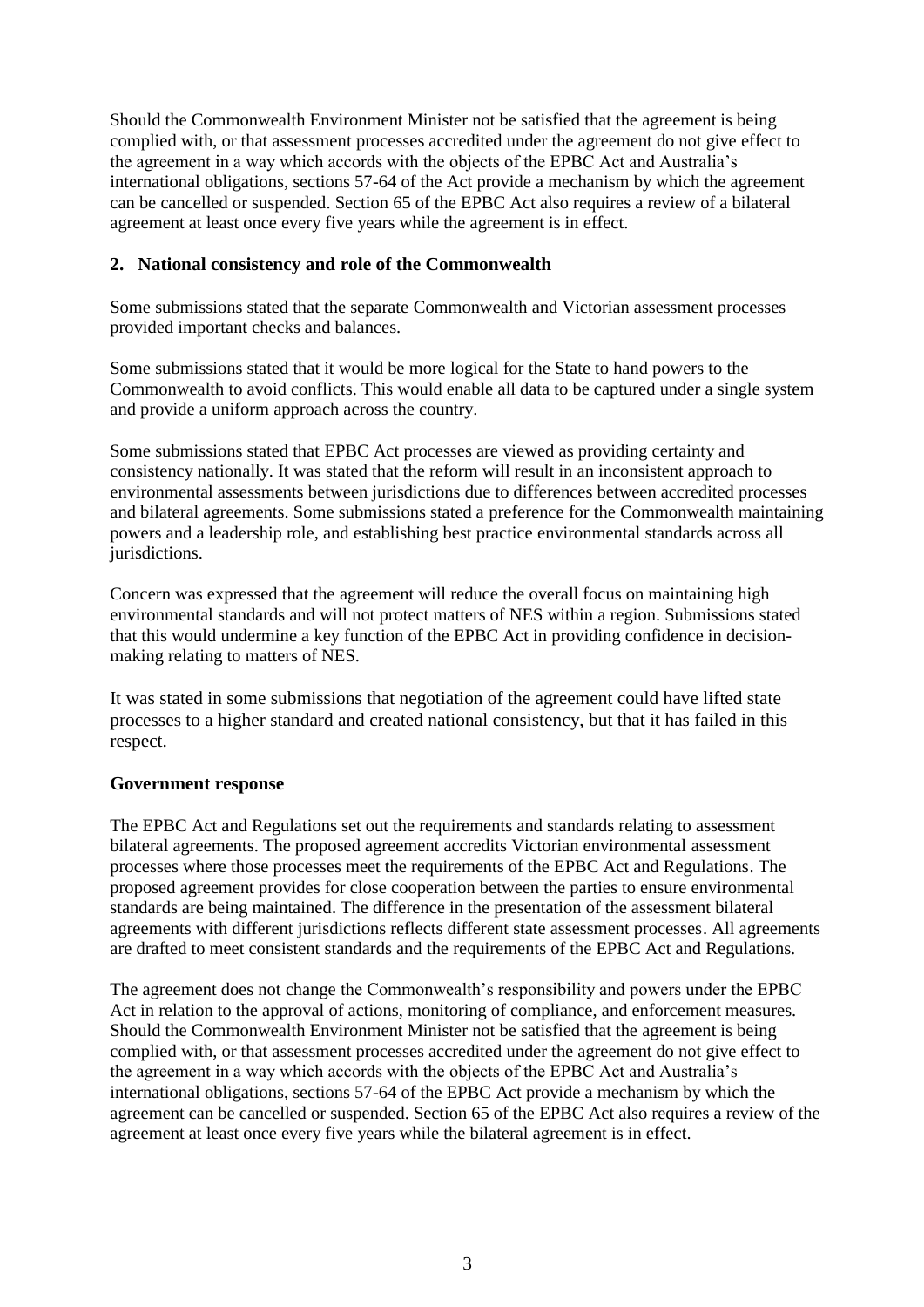# **3. Capability of the State to administer Commonwealth law and protect matters of NES**

Some submissions expressed concern that Victoria is not adequately resourced to administer Commonwealth law or lacked the capability required to assess matters of NES. Reasons provided were:

- a. strained state resources; and
- b. inadequacies of the state mapping system, specifically that it is inaccurate, lacks integrity at the property level, and is insufficient for the identification and assessment of matters of NES. To address these concerns, it was recommended that targeted surveys and site assessments be carried out for each EPBC Act assessment.

Submissions supported the review provisions of the agreement, however some submissions stated that a three year review period would be more appropriate than a five year period. Other submissions considered that the Commonwealth should prioritise an audit of state compliance with agreements to date.

There was support for the commitment in clause 9.5 to develop guidance documents, and some submissions stated that such documents should be developed for each threatened species, with the input of technical experts, advisory committees, independent groups and local government through the Municipal Association of Victoria. It was suggested that such documents should also be publicly available.

#### **Government response**

The proposed agreement would accredit Victorian environmental assessment processes only where those processes meet the requirements of the EPBC Act and Regulations. The agreement provides for an adequate assessment in relation to matters of NES by specifying the matters that Victoria must assess, and ensures that Victoria will take into account information provided under a strategic assessment and relevant statutory guidelines, policies, plans and instruments when preparing assessment reports on relevant impacts in relation to a proposed action. This includes, where relevant, a recovery plan for a relevant listed threatened species or ecological community, any relevant approved conservation advice and any relevant threat abatement plan (clause 6.8(a)). These documents are publicly available on the Department of the Environment's website.

The agreement does not change the Commonwealth's responsibility and powers under the EPBC Act in relation to the approval of actions. The Commonwealth Minister must not approve an action that is likely to have unacceptable or unsustainable impacts on matters of NES.

Section 65 of the EPBC Act requires a review of the agreement at least once every five years while the bilateral agreement is in effect. Additional reviews of the agreement may be undertaken if required to measure the operation and effectiveness of the Agreement.

## **4. Further streamlining opportunities**

There was general support in submissions for the alignment of administrative processes, and both support and opposition to the intention, as stated in object G of the agreement, to develop an approval bilateral agreement by the end of 2014. Some were of the view that it would be more prudent to delay until a comprehensive review of the assessment bilateral agreement is undertaken, to ensure that outcomes are being met, and a determination can be made of the state's capacity to apply the assessment bilateral agreement.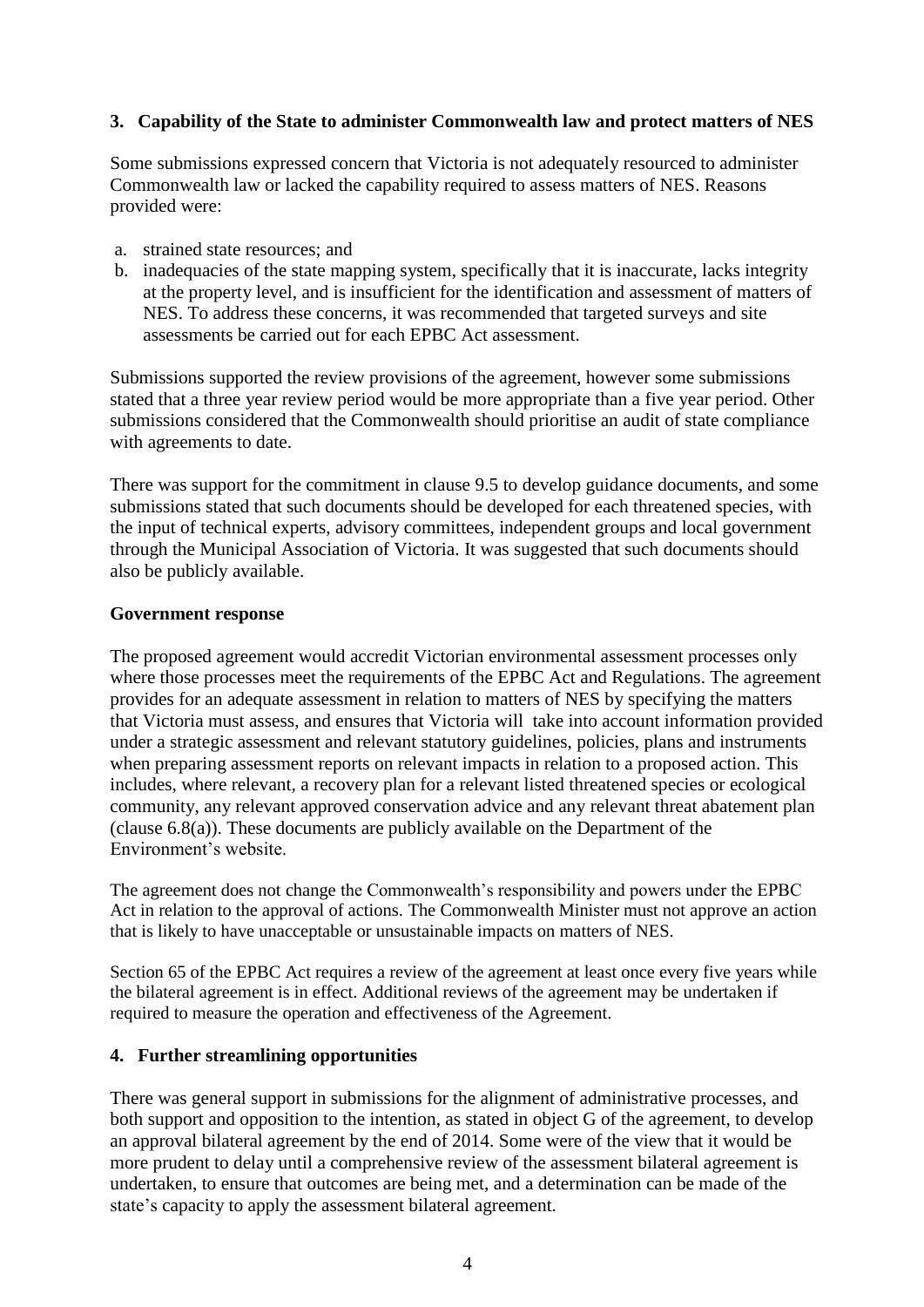There was support for the ability to make minor amendments to the agreement without impacting its operation. It was recommended that any further streamlining or delegation of responsibilities should be subject to consultation with local government and the public more broadly to ensure that a robust and transparent system is established.

Submissions also stated the need for stakeholder engagement, including local government, ecological consultants, technical experts, and non-government organisations for future steps and the development of supporting documentation.

## **Government response**

The Australian and Victorian Governments will continue to work collaboratively to further streamline environmental regulation, as permitted under national environmental law. A staged approach is being taken to any further streamlining opportunities to ensure that any further proposals meet the high environmental standards of the EPBC Act.

The parties aim to ensure that this process is clear and consistent for proponents and the community. Any consideration of further streamlining under a bilateral agreement will be subject to the public consultation and participation requirements of the EPBC Act. An approval bilateral agreement will only be entered into if the agreement and any authorisation processes proposed for accreditation meet the standards of the EPBC Act and the state can demonstrate that the expected outcomes will be met.

## **5. Transparency and conflicts of interest**

Submissions outlined significant concerns about the potential for conflicts of interest where the Victorian Government is the proponent of an action or has a financial interest in the action. These submissions indicated that the Commonwealth should retain the role of assessing such actions or that additional assurances were required in order to ensure that such projects would be independently assessed via a rigorous and transparent process. The Port of Hastings development was cited as an example where the state will have a conflict of interest in assessing the expansion, and under the proposed arrangements in the agreement, there will be less effective checks and balances to ensure a rigorous assessment process.

In regard to the assessment method outlined in Items 2.1(d) and 6 of Schedule 1 to the agreement (assessment by an advisory committee under the *Planning and Environment Act 1987* (Vic)), there were some concerns that the process for electing members to an advisory committee were not clear. Further, submissions stated that the nomination process should be made public to ensure a rigorous assessment of impacts on matters of NES is made by suitably qualified scientific experts.

Submissions also stated that the administrative arrangements be made publicly available, for consultation or once finalised, to improve transparency.

## **Government response**

The situation of one part of government being responsible for assessing an action proposed by another part of government is not unusual. For example, the EPBC Act allows the Commonwealth Environment Minister to assess and make decisions on actions proposed by another Commonwealth department, agency or other entity. To ensure such processes are adequate and free from bias, relevant assessment documentation must be made available for public comment. The same is true under an assessment bilateral agreement.

# **6. Enforcement and compliance**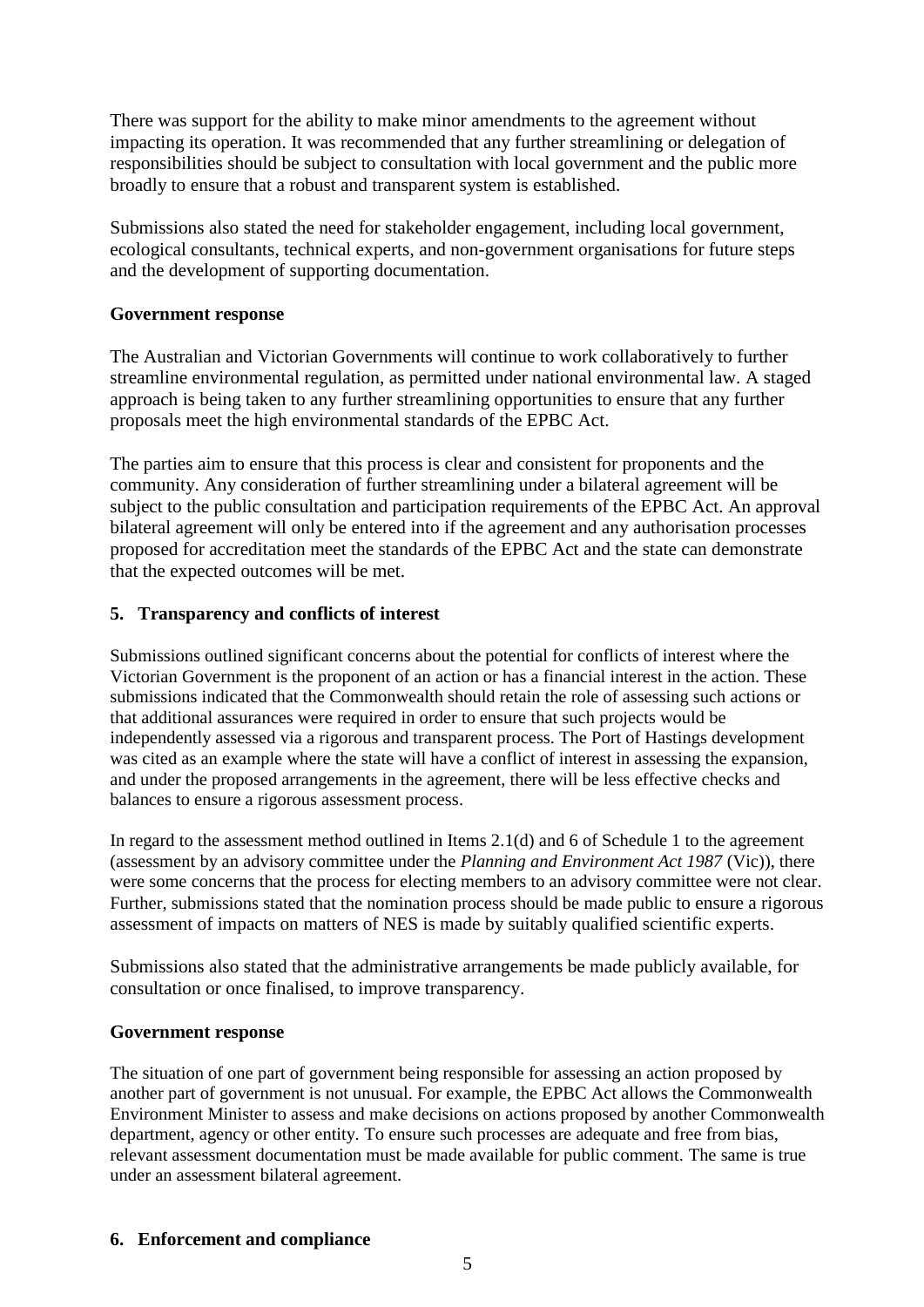Whilst a number of the submissions supported improved coordination in enforcement and compliance activities, some submissions called for the Commonwealth to maintain a strong role in compliance and enforcement and the ability to review the agreement and assessment processes. There was further concern expressed in regard to delegated enforcement and compliance responsibilities. In particular, there was concern that further delegation of enforcement and compliance activities to local government—as is the current arrangement for state matters—would require additional resourcing to ensure that environmental outcomes are maintained.

# **Government response**

The Australian Government retains compliance responsibility for actions that breach the EPBC Act. The agreement seeks to improve cooperation on enforcement and compliance activities, where projects require assessment and approval under both the EPBC Act and relevant Victorian laws. This is to ensure that enforcement and compliance activities are not duplicated, and are to the greatest extent practicable consistent and effective.

## **7. Cooperation**

A number of submissions were generally supportive of provisions for greater cooperation between the Commonwealth and Victoria; in particular, the establishment of a Senior Officials Committee, transitional support from the Commonwealth and ongoing access to Commonwealth expertise. There was also support for greater access to information and improved information sharing between the Commonwealth, Victoria and project proponents; however some submissions stated that certain information will need to remain confidential.

## **Government response**

The agreement is intended to promote greater access to environmental information, and improve information flow so as to streamline state and Commonwealth environmental assessment and approval processes. In line with existing requirements, project proponents will not be required to make information which is confidential in nature publicly available as part of environmental assessment processes.

# **8. 'Call-in' of projects under the assessment bilateral agreement**

Some submissions stated that the Commonwealth should not be prevented from 'calling in' projects after a decision has been made that the assessment bilateral agreement will apply to a particular assessment. As such, it was suggested that clause 4.3(b)(ii)—restrictions on determination that an action is not within a class of actions—should be removed from the agreement.

## **Government response**

Clause 4.3 of the agreement allows the Minister to exclude a particular action from being assessed under the agreement. The intent of clause 4.3(b)(ii) is to provide certainty to proponents and ensure that assessments are not unnecessarily delayed, after a decision has been made as to whether the agreement will apply.

Clause 13 of the agreement provides that the Commonwealth Minister may cancel or suspend all or part of the agreement under certain circumstances; in particular, where the objects of the agreement are not being met.